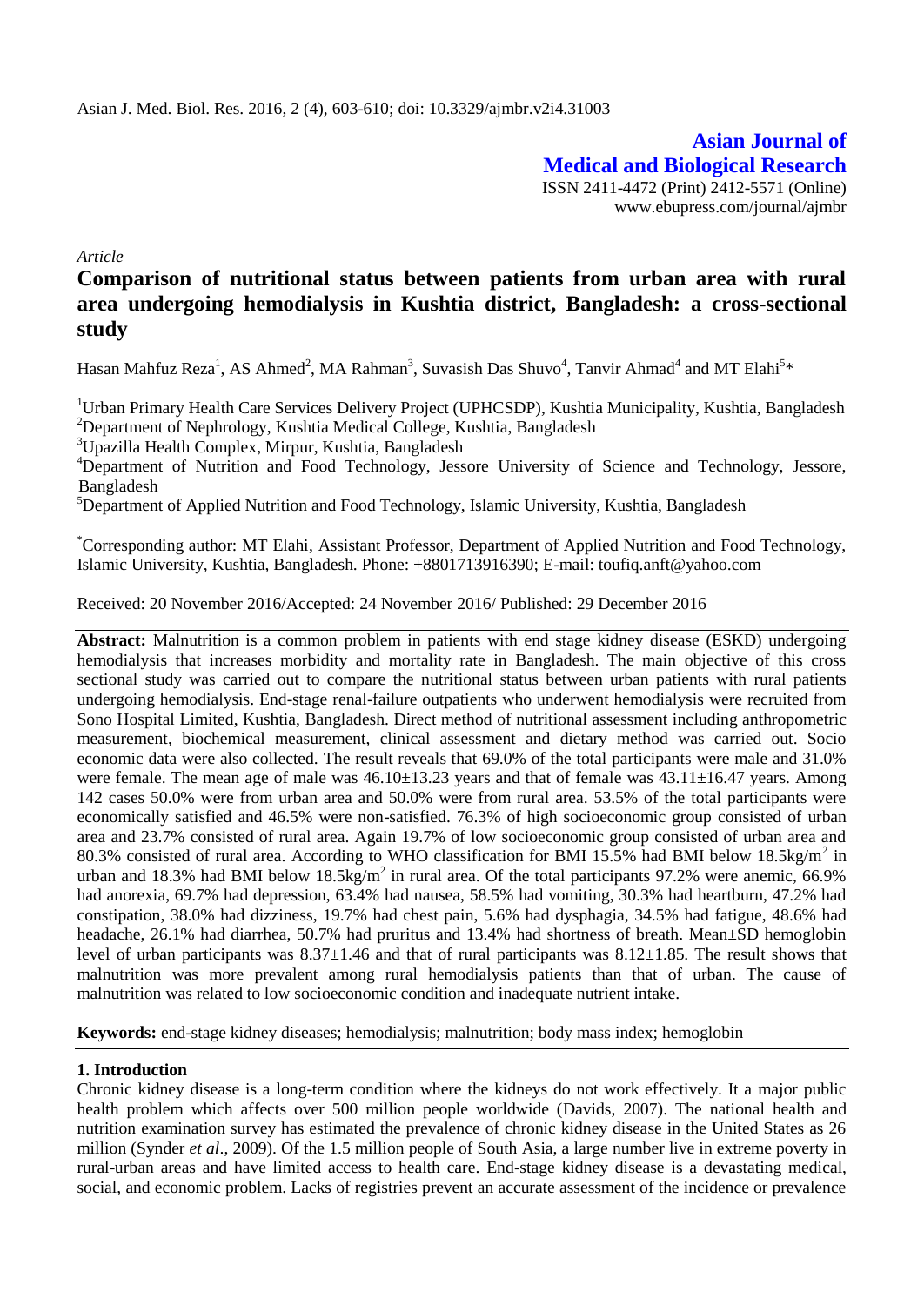of end stage kidney disease, but a recent population-based study assessed the age-adjusted incidence at 232 cases per million populations per year. End stage kidney disease treatment facilities are available only in major cities, requiring many patients to travel long distances to seek care. Many patients never come to medical attention. Until recently, [infection-](http://europepmc.org/abstract/med/19484871/?whatizit_url=http://europepmc.org/search/?page=1&query=%22infection%22)related [glomerulonephritis](http://europepmc.org/abstract/med/19484871/?whatizit_url=http://europepmc.org/search/?page=1&query=%22glomerulonephritides%22) were considered the most common cause of end stage kidney disease (Jha, 2008). A large number presents with a short history of end stage kidney disease of undetermined etiology and often require emergency dialysis. The quality of chronic dialysis is dictated mostly by non-medical, financial factors (Jha, 2008). Hemodialysis is the long term form of mechanical renal replacement therapy, used to remove waste products from the blood of patient with end-stage renal disease (Crowley, 2009). The primary goal of hemodialysis is to restore the intracellular and extracellular fluid environment that is characteristic of normal kidney function. This is accomplished by the transport of solutes such as urea from the blood into the dialysate and by the transport of solutes for example bicarbonate from the dialysate into the blood (Locatelli *et al*., 2002). Malnutrition is still a devastating problem in certain parts of the world although proportion and absolute number of chronically under-nourished people have declined. Undernutrition remains as a serious problem among poor families and of under-developed nations, resulting from consumption of poor diet over a long period of time (Awan, 1997). Protein energy malnutrition has been a common health problem of the third world (Khan *et al*., 1990). Nutritional assessment is the process whereby the state of nutritional health of an individual or group of individuals is determined. Nutritional status is commonly assessed by anthropometric measurement, clinical examinations for ascertaining nutritional deficiencies and also biochemical assessment (Committee on Goals of Education for Dietetics, 1969). Anemia is a common complication in patients with chronic kidney disease (CKD), particularly in hemodialysis (HD) patients. Anemia contributes to symptoms such as fatigue, dyspnea, reduced exercise tolerance, depression, and cardiovascular consequences such as left ventricular hypertrophy (Levin *et al*., 1999). Anemia is also associated with increased rates of hospitalization and mortality in patients with chronic kidney disease (Ma *et al*., 1999; Ofsthun *et al*., 2003). Many studies have shown the beneficial effects of anemia treatment such as improved quality of life, protection against cardiovascular disease, reduced mortality, and morbidity and hospitalization rates in patients with chronic kidney disease (Parfrey *et al*., 2005; Locatelli *et al*., 2004). The aim of this cross sectional study was carried out to compare the nutritional status between urban patients with rural patients undergoing hemodialysis.

## **2. Materials and Methods**

#### **2.1. Study area and period**

The hospital based study was carried out at the dialysis unit of Sono Hospital Limited, Kushtia, Bangladesh. This descriptive cross-sectional study was focused on nutritional status and clinical presentations of end stage kidney disease undergoing hemodialysis in selected urban area (Kushtia town) and rural area (Bheramara, Mirpur, Doulatpur, Kumarakhali and Khokskha Upazilla) in Kushtia, Bangladesh. Total 142 hemodialysis patients from both sexes were selected into two groups which were urban (n=71) and rural (n=71) by using Simple Random Sampling Technique. This study was carried out to evaluate the nutritional status of end-stage kidney disease undergoing hemodialysis during the period from March 2015 to February 2016. Both direct method and indirect method of nutritional assessment had been used as prescribed by World Health Organization. Direct method of nutritional assessment including anthropometric measurement, biochemical measurement, clinical assessment and dietary method was carried out. Socio economic data and demographic data were also collected as a part of indirect method of nutritional assessment.

#### **2.2. Data collection**

Data regarding anthropometric information and socioeconomic status like occupation, marital status, education, family size, family type and monthly family income was collected by interviewing the subjects. The study subjects were first interviewed then a questionnaire was distributed among them to fill up. Patient's weight and height measurements were taken by the following anthropometric procedures (WHO, 1995). Body weight was measured with a digital weighting scale in kilogram. Height was taken with a measuring scale in centimeters. BMI was calculated by using the formula: Wt (in kg)/Ht (in m<sup>2</sup>) = BMI (in kg/m<sup>2</sup>). Assessment of nutritional status was done by Body Mass Index method (WHO, 1995). Respondents having BMI ˂ 18.5 were considered as underweight, having BMI ˃18.5-24.9 as normal weight, having BMI 25-29.9 as over-weight, having BMI ˃30 as obese and having BMI ˃40 as morbidly obese. According to National Kidney Foundation (NKF) nutritional status was also assessed by BMI<23 and BMI>23. Because mortality and morbidity rate is high in hemodialysis patients having BMI<23. For clinical assessment, each respondent was interviewed for the uremic symptoms like anorexia, nausea, vomiting, constipation, headache and others. All of those and data on clinical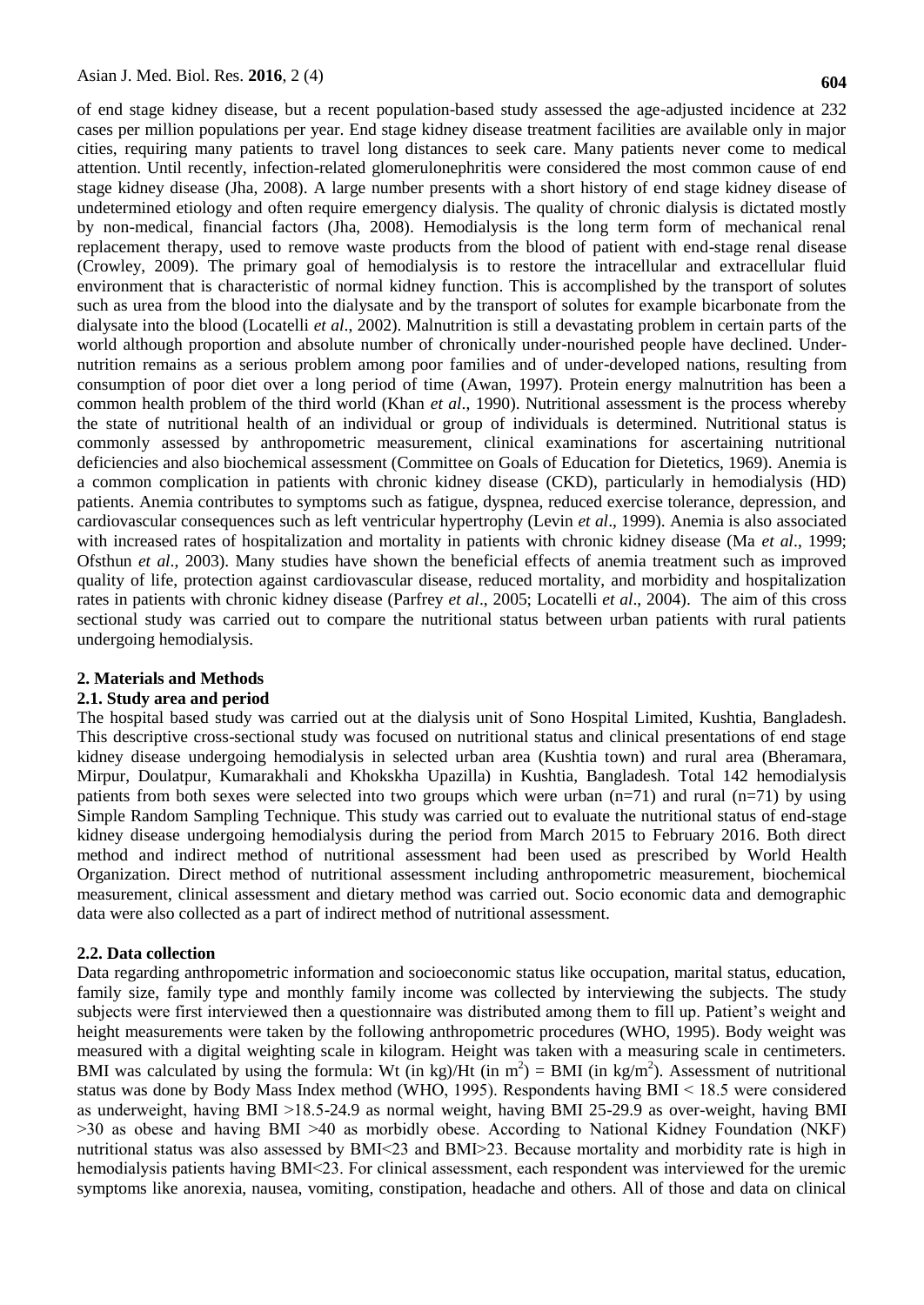presentation of the nutritional deficiency disorders like presence of anemia, RTI, xerophthalamia, angular stomatitis and glossitis were included in the questionnaire. Data were expressed as percentages. In case of biochemical assessment blood was taken from all of the respondents. Estimation of hemoglobin level was done by the Sahli's acid Hematin Method (Ghai, 2007). According to WHO, distribution of presence of anemia is studied (WHO, 1972).

## **2.3. Data analysis**

We have used STATA 12.0 statistical software for cleaning raw data, tabulation, cross tabulation and final estimation of the model. Descriptive statistics (mean, standard deviation, frequency and percentage) were computed for all study variables.

## **3. Results and Discussion**

Initially 153 respondents were enrolled, among them eleven patients (two patients from urban and nine from rural area) were dropped as they were reluctant to continue and therefore data from 142 respondents were obtained for the study.

## **3.1. Demographic data**

A descriptive cross sectional study was carried out among the 142, patients on end stage kidney disease undergoing hemodialysis selected randomly from urban and rural area in Kushtia district. Demographic profile of urban and rural hemodialysis patients are shown in Table 1.

| <b>Variable</b>       |                      | Urban          | <b>Rural</b> | <b>Urban</b> | <b>Rural</b>       |
|-----------------------|----------------------|----------------|--------------|--------------|--------------------|
|                       |                      | frequency      | frequency    | percentage   | percentage $(\% )$ |
|                       |                      | $(n=71)$       | $(n=71)$     | $(\%)$       |                    |
| Location              |                      | 71             | 71           | 50           | 50                 |
| Gender                | Male                 | 38             | 60           | 53.5         | 84.5               |
|                       | Female               | 33             | 11           | 46.5         | 15.5               |
| Religion              | Muslim               | 49             | 61           | 69.0         | 85.9               |
|                       | Hindu                | 19             | 9            | 28.8         | 12.7               |
|                       | Christian            | 3              |              | 4.2          | 1.4                |
| Subject               | Illiterate           |                | 14           | 1.4          | 19.7               |
| Education             | Up to Primary        | 18             | 15           | 25.4         | 21.0               |
|                       | Middle $(S.S.C)$     | 15             | 27           | 21.0         | 38.0               |
|                       | Intermediate (H.S.C) | 21             | 8            | 29.6         | 11.3               |
|                       | Graduate             | 9              | 5            | 12.7         | 7.1                |
|                       | Postgraduate         | 7              | 2            | 9.9          | 2.9                |
| <b>Marital Status</b> | Single/Unmarried     | 13             | 10           | 18.3         | 14.1               |
|                       | Married              | 58             | 61           | 81.7         | 85.9               |
| <b>Family Member</b>  | $\leq 4$             | 42             | 6            | 59.2         | 8.5                |
|                       | $4 - 5$              | 16             | 21           | 22.5         | 29.6               |
|                       | $6 - 7$              | 9              | 37           | 12.7         | 52.1               |
|                       | $8-9$                | $\overline{c}$ | 4            | 2.8          | 5.6                |
|                       | >9                   | 2              | 3            | 2.8          | 4.2                |

## **Table 1. Demographic profile of urban and rural hemodialysis patients (n=142).**

Table1 has shown that, among 142 cases 50.0% (n=71) live in urban and 50.0% (n=71) live in rural area. 69.0%  $(n=98)$  of the total respondents were male and 31.0%  $(n=44)$  were female. Of the total respondents 53.5%  $(n=38)$  male and 46.5%  $(n=33)$  female live in urban and 84.5%  $(n=60)$  male and 15.5%  $(n=11)$  female live in rural area. The mean age of male patients in urban was  $46.40\pm12.71$  years and rural was  $48.28\pm14.63$  years. Whereas the mean age of female patients in urban was  $45.92\pm13.83$  years and rural was  $33.41\pm14.11$  years. So, the data in Table1 indicated that renal failure was more prevalent among male than in female on both urban and rural residents. Again 69.0% (n=49) of participants were Muslim and 26.8% (n=19) Hindu and 4.2% (n=3) Christian in urban area. On the other hand, most of the participants were Muslim 85.9% (n=61), while 12.7% (n=9) Hindu and 1.4% (n=1) Christian in rural area. The education level of the subjects reside in urban show that 1.4% (n=1) were illiterate, 25.4% (n=18), 21.0% (n=15), 29.6% (n=21), 12.7% (n=9) and 9.9% (n=7) had their education up to primary, middle, intermediate, graduate and postgraduate level respectively. Again the education level of the subjects reside in rural show that  $19.7\%$  (n=14) were illiterate, 21.0% (n=15), 38.0%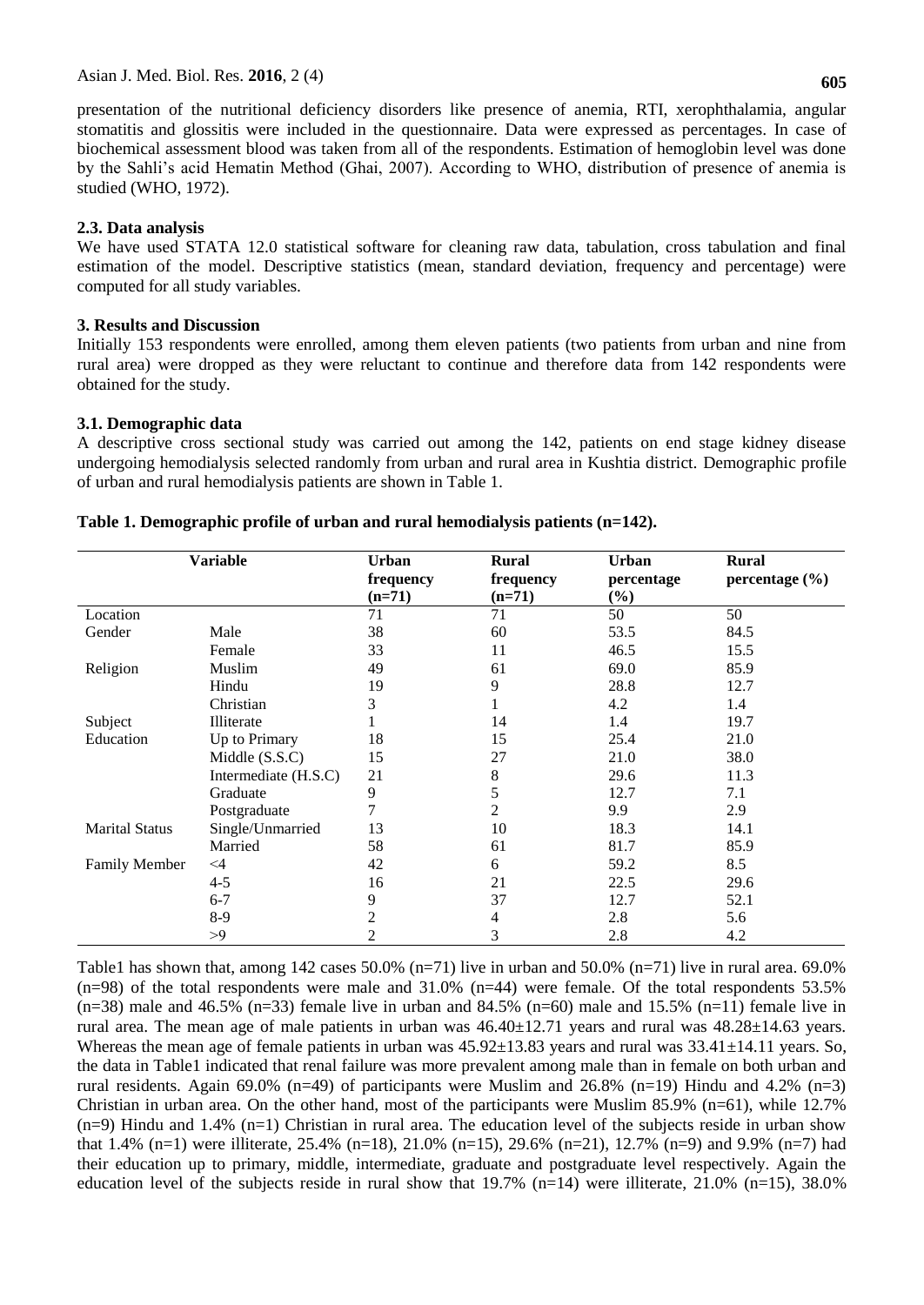$(n=27)$ , 11.3%  $(n=8)$ , 7.1%  $(n=5)$  and 2.9%  $(n=2)$  had their education up to primary, middle, intermediate, graduate and postgraduate level respectively. The marital status of the respondents in urban shows that 81.7%  $(n=58)$  were married, 18.3%  $(n=13)$  were single or unmarried and in rural shows that 85.9%  $(n=61)$  were married and 14.1% (n=10) were single or unmarried. Major participants in urban area, 59.2% (n=42) were contained less than four members in each family while major participants in rural area,  $52.1\%$  (n=37) were contained 6-7 family members. Thus it indicates that the nuclear family concept was more adopted in urban household compare to rural household in Kushtia district. On the other hand family size also influences nutritional status. Increased family size decreases nutritional status of the population. As a result of fact rural respondents were more prone for malnutrition than that of urban.

## **3.2. Socioeconomic data**

Socioeconomic profile of urban and rural hemodialysis patients are shown in Table 2.

| <b>Variable</b>     |                   | <b>Urban</b><br>frequency<br>$(n=71)$ | <b>Rural</b><br>frequency<br>$(n=71)$ | <b>Urban</b><br>percentage<br>$(\%)$ | <b>Rural</b><br>percentage<br>$(\%)$ |
|---------------------|-------------------|---------------------------------------|---------------------------------------|--------------------------------------|--------------------------------------|
| Occupation          | Farmer            | $\theta$                              | 15                                    | 0                                    | 21.1                                 |
|                     | <b>Business</b>   | 28                                    | 37                                    | 39.5                                 | 52.1                                 |
|                     | Govt. Private job | 26                                    | 10                                    | 36.6                                 | 14.1                                 |
|                     | Jobless/Housewife | 17                                    | 9                                     | 23.9                                 | 12.7                                 |
| Average Household   | $<$ 4000          | $\Omega$                              | 6                                     | 0                                    | 8.5                                  |
| Income (monthly) in | 4000-9000         | 3                                     | 46                                    | 4.2                                  | 64.8                                 |
| Taka (BDT)          | 9001-14000        | 6                                     | 5                                     | 8.5                                  | 7.0                                  |
|                     | 14001-19000       | 3                                     | 11                                    | 4.2                                  | 15.5                                 |
|                     | 19001-24000       | 9                                     | 3                                     | 12.7                                 | 4.2                                  |
|                     | >24000            | 50                                    | 0                                     | 70.4                                 | $\Omega$                             |
| Average family      | $<$ 3000          | $\theta$                              | 9                                     | 0                                    | 12.7                                 |
| Expenditure         | 3000-6000         | 5                                     | 49                                    | 7.0                                  | 69.0                                 |
| (Monthly) in Taka   | 6001-9000         | 5                                     | 5                                     | 7.0                                  | 7.0                                  |
| (BDT)               | 9001-12000        | 4                                     | 8                                     | 5.6                                  | 11.3                                 |
|                     | 12001-15000       | 13                                    | 0                                     | 18.4                                 | 0                                    |
|                     | >15000            | 44                                    | 0                                     | 62.0                                 | 0                                    |
| Socioeconomic       | Satisfactory      | 62                                    | 14                                    | 87.3                                 | 19.7                                 |
| Status              | Non-satisfactory  | 9                                     | 57                                    | 12.7                                 | 80.3                                 |

**Table 2. Socioeconomic profile of urban and rural hemodialysis patients (n=142).**

Table 2 has explained that, in urban area the occupations of household head were business 39.5% (n=28), govt. and private service holders 36.6% (n=26), Jobless/housewife 23.9% (n=17). In rural area 21.1% (n=15) were farmer, 52.1% (n=37) had small business, 14.1 (n=10) had govt. and private job and 12.7% (n=9) were jobless/housewife. Of the total respondents 53.5% (n=76) were economically satisfied and 46.5% (n=66) were non-satisfied. 87.3% (n=62) of urban and 19.7% (n=14) of rural respondents were economically satisfied, 12.7%  $(n=9)$  of urban and 80.3%  $(n=57)$  of rural respondents were economically non-satisfied. The maximum monthly income, 70.4% (n=50) was above 24000 BDT in urban area. The highest monthly income, 64.8% (n=46) was 4000-9000 BDT and lowest monthly income, 4.2% (n=3) was 19001-24000 BDT in rural area. Maximum families, 62.0% (n=44) expended more than 15000 BDT per month in urban area. On the other hand maximum families, 69.0% (n=49) expended 3000-6000 BDT per month in rural area. So, the data in Table2 indicated that most of the respondents from urban have high socio-economic status and most of the respondents from rural have low socioeconomic status.

# **3.3. Patient diseases history**

Patients' disease histories in urban and rural area are shown in Table 3.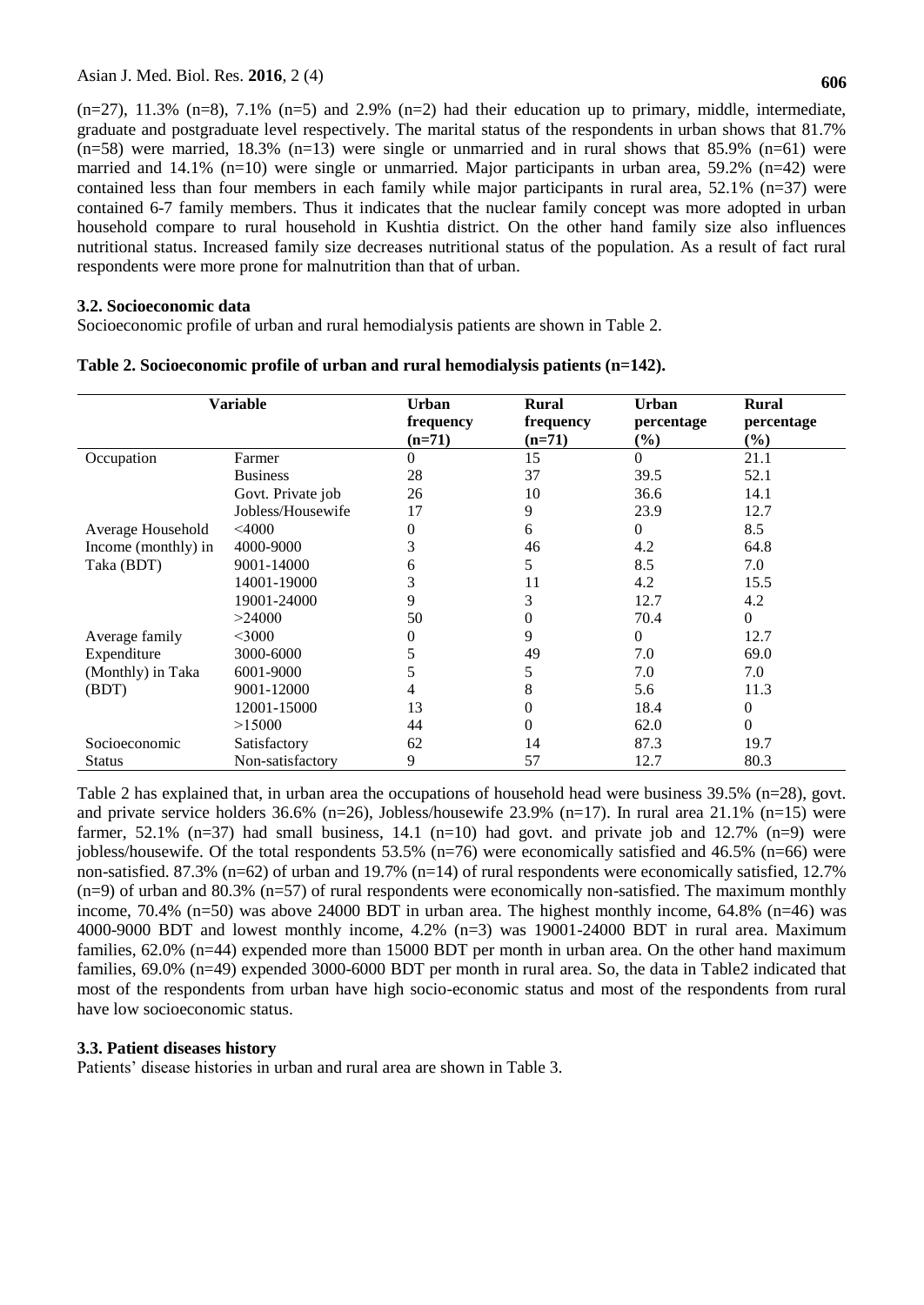| <b>Variable</b>      | Urban<br>frequency | Rural<br>frequency | <b>Urban</b>       | <b>Rural</b>       |
|----------------------|--------------------|--------------------|--------------------|--------------------|
|                      | $(n=71)$           | $(n=71)$           | percentage $(\% )$ | percentage $(\% )$ |
| Hypertension         | 67                 | 64                 | 94.4               | 90.1               |
| Diabetes Mellitus    | 33                 | 19                 | 46.5               | 26.8               |
| <b>Heart Disease</b> | 24                 |                    | 33.8               | 7.0                |
| ARF                  | 6                  |                    | 8.5                | 2.8                |
| <b>CRF/ESKD</b>      | 65                 | 69                 | 91.5               | 97.2               |
| $HCV + ve$           | 18                 | 23                 | 25.4               | 32.4               |
| No. of HD per week 1 | 11                 | 17                 | 15.5               | 23.9               |
| No. of HD per week 2 | 56                 | 53                 | 78.9               | 74.7               |
| No. of HD per week 3 | 4                  |                    | 5.6                | 1.4                |

**Table 3. Patients disease history in urban and rural area (n=142).**

Table 3 has revealed the disease history of the respondents. Of the total urban patients  $94.4\%$  (n=67) were hypertensive, 46.5% (n=33) were diabetic and 33.8% (n=24) were with heart disease. Again of the total rural patients 90.1% (n=64) were hypertensive, 26.8% (n=19) were diabetic and 7.0% (n=5) were with heart disease. So, the data in Table3 indicated that hypertension, diabetes and heart diseases associated with end-stage kidney disease were more prevalent among urban than rural residents. The total 94.4% (n=134) cases reached chronically end-stage renal failure and 5.6% (n=8) were of acute renal failure. Among 134 end-stage renal failure patients 91.5% (n=65) were from urban and 97.2% (n=69) were from rural area, 8.5% (n=6) patients of acute renal failure were from urban and 2.8% (n=2) were from rural area. Hepatitis-C was found in 28.9%  $(n=41)$  respondents. Among them 25.4%  $(n=18)$  were from urban and 32.4%  $(n=23)$  were from rural. Of the total 142 patients 19.7% (n=28) were taking hemodialysis therapy once a week, 76.8% (n=109) twice a week and 3.5% ( $n=5$ ) thrice a week. Among them in urban area 15.5% ( $n=11$ ) respondents were taking hemodialysis once a week, 78.9% (n=56) and 5.6% (n=4) respondents were taking hemodialysis twice and thrice a week respectively. Also in rural area 23.9% (n=17) respondents were taking hemodialysis once a week, 74.7% (n=53) and 1.4% (n=1) respondents were taking hemodialysis twice and thrice a week respectively.

#### **3.4. Anthropometric measurements**

The post dialysis body mass index (BMI) of the respondents has presented in Table 4.

| <b>Variable</b>   | <b>Ranges</b> | <b>Urban</b><br>frequency<br>$(n=71)$ | Rural<br>frequency<br>$(n=71)$ | <b>Urban</b><br>percentage<br>$(\%)$ | Rural<br>percentage<br>$(\%)$ |
|-------------------|---------------|---------------------------------------|--------------------------------|--------------------------------------|-------------------------------|
|                   | < 18.5        | 11                                    | 13                             | 15.5                                 | 18.3                          |
|                   | 18.5-24.9     | 41                                    | 44                             | 57.8                                 | 62.0                          |
| Post-dialysis BMI | 25.0-29.9     | 10                                    | 8                              | 14.1                                 | 11.3                          |
| (WHO ranges)      | 30.0-34.9     |                                       | 3                              | 7.0                                  | 4.2                           |
|                   | 35.0-39.9     | 3                                     |                                | 4.2                                  | 1.4                           |
|                   | >40.0         | 3                                     |                                | 4.2                                  | $\theta$                      |
|                   | < 23.0        | 42                                    | 51                             | 59.2                                 | 71.8                          |
|                   | >23.0         | 29                                    | 20                             | 40.8                                 | 28.2                          |

**Table 4. Post dialysis BMI of urban and rural patients (n=142).**

According to WHO classification for BMI 15.5% (n=11) had BMI below 18.5kg/m<sup>2</sup> in urban and 18.3% (n=13) had BMI below 18.5kg/m<sup>2</sup> in rural area. The BMI of 57.8% (n=41), 14.1% (n=10), 7.0% (n=5), 4.2% (n=3) and 4.2% (n=3) had their BMI in the range of 18.5-24.9 kg/m<sup>2</sup>, 25.0-29.9 kg/m<sup>2</sup>, 30.0-34.9 kg/m<sup>2</sup>, 35.0-39.9 kg/m<sup>2</sup> and 40.0 kg/m<sup>2</sup> and above respectively in urban area. On the other hand the BMI of 62.0% (n=44), 11.3% (n=8), 4.2% (n=3), 1.4% (n=1) and 0% (n=0) had their BMI in the range of 18.5-24.9 kg/m<sup>2</sup>, 25.0-29.9 kg/m<sup>2</sup>, 30.0-34.9 kg/m<sup>2</sup>, 35.0-39.9 kg/m<sup>2</sup> and 40.0 kg/m<sup>2</sup> and above respectively in rural area. Table 4 has also presented that most of the patients from both urban and rural area were at risk of malnutrition. About 59.2% (n=42) patients of urban and 71.8% (n=51) patients of rural area of this study have a BMI of less than 23 and 40.8% (n=29) patients of urban and 28.2% (n=20) patients of rural have a BMI of more than 23.

## **3.5. Clinical findings**

Clinical presentation of urban and rural hemodialysis patients status are shown in Table 5.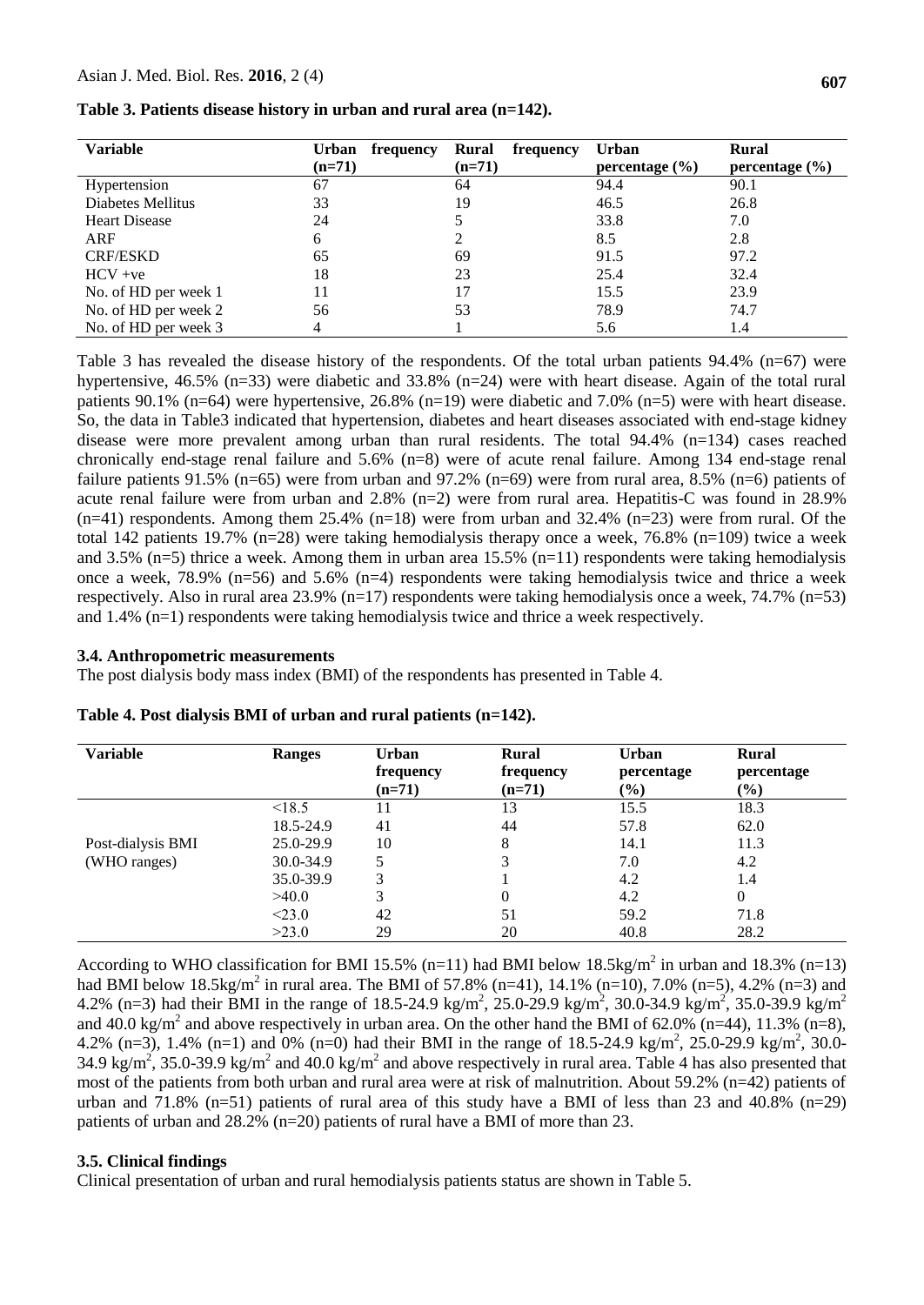| Table 5. Clinical presentation of urban and rural hemodialysis patients. |  |  |  |  |  |
|--------------------------------------------------------------------------|--|--|--|--|--|
|--------------------------------------------------------------------------|--|--|--|--|--|

| <b>Variable</b>            | <b>Urban</b> | <b>Rural</b> | <b>Urban</b>       | <b>Rural</b>       |
|----------------------------|--------------|--------------|--------------------|--------------------|
|                            | frequency    | frequency    | percentage $(\% )$ | percentage $(\% )$ |
|                            | $(n=71)$     | $(n=71)$     |                    |                    |
| Anemia                     | 68           | 70           | 95.8               | 98.6               |
| Anorexia                   | 46           | 49           | 64.8               | 69.0               |
| Nausea                     | 43           | 47           | 60.6               | 66.2               |
| Vomiting                   | 38           | 45           | 53.5               | 63.4               |
| <b>Heart Burn</b>          | 17           | 26           | 23.9               | 36.6               |
| Constipation               | 31           | 36           | 43.7               | 50.7               |
| <b>Dizziness</b>           | 31           | 23           | 43.7               | 32.4               |
| <b>Chest Pain</b>          | 19           | 9            | 26.8               | 12.7               |
| Dysphagia                  | 3            | 5            | 4.2                | 7.0                |
| Fatigue                    | 22           | 27           | 31.0               | 38.0               |
| Headache                   | 39           | 30           | 54.9               | 42.3               |
| Diarrhea                   | 20           | 17           | 28.2               | 23.9               |
| Pruritus                   | 25           | 47           | 35.2               | 66.2               |
| <b>Shortness of Breath</b> | 13           | 6            | 18.3               | 8.5                |
| RTI                        | 26           | 46           | 36.6               | 64.8               |
| Xerophthalmia              | 24           | 28           | 33.8               | 39.4               |
| Glossitis                  | 14           | 6            | 19.7               | 8.5                |
| <b>Angular Stomatitis</b>  | 5            | 5            | 7.0                | 7.0                |
| Chronic Uremia             | 48           | 61           | 67.6               | 85.9               |

Table 5 has revealed the clinical findings of hemodialysis patients. In urban area about 95.8% (n=68) respondents had anemia, 64.8% (n=46) had anorexia, 60.6% (n=43) had nausea, 53.5% (n=38) had vomiting, 23.9% (n=17) had heart burn, 43.7% (n=31) had constipation, 43.7% (n=31) had dizziness, 26.8% (n=19) had chest pain, 4.2% (n=3) had dysphagia, 31.0% (n=22) had fatigue, 54.9% (n=39) had headache, 28.2% (n=20) had diarrhea, 35.2% (n=25) had pruritus, 18.3% (n=13) had shortness of breath, 36.6% (n=26) had respiratory tract infection (RTI), 33.8% (n=24) had xerophthalamia, 19.7% (n=14) had glossitis, 7.0% (n=5) had angular stomatitis and  $67.6\%$  (n=48) had chronic uremia. On the other hand in rural area about 98.6% (n=70) respondents had anemia, 69.0% (n=49) had anorexia, 66.2% (n=47) had nausea, 63.4% (n=45) had vomiting, 36.6% (n=26) had heart burn, 50.7% (n=36) had constipation, 32.4% (n=23) had dizziness, 12.7% (n=9) had chest pain, 7.0% (n=5) had dysphagia, 38.0% (n=27) had fatigue, 42.3% (n=30) had headache, 23.9% (n=17) had diarrhea, 66.2% (n=47) had pruritus, 8.5% (n=6) had shortness of breath, 64.8% (n=46) had respiratory tract infection (RTI), 39.4% (n=28) had xerophthalamia, 8.5% (n=6) had glossitis, 7.0% (n=5) had angular stomatitis and 85.9% (n=61) had chronic uremia. So, the data in Table5 indicated that anorexia, nausea, vomiting, heart burn, constipation, pruritus, respiratory tract infection, xerophthalamia and chronic uremia were more prevalent among rural residents than urban residents.

Mean blood hemoglobin level of urban and rural hemodialysis patients statuses are shown in Table 6.

|  | Table 6. Mean blood hemoglobin level of urban and rural hemodialysis patients. |  |  |  |
|--|--------------------------------------------------------------------------------|--|--|--|
|  |                                                                                |  |  |  |

| Variable         | Urban frequency | Urban             | <b>Rural frequency</b> | Rural             |
|------------------|-----------------|-------------------|------------------------|-------------------|
|                  | $(n=71)$        | mean H $b$ (g/dl) | $(n=71)$               | mean H $b$ (g/dl) |
| Mean Hb $(g/dl)$ |                 | 8.37±1.46         |                        | $8.12 \pm 1.85$   |

Table 6 also has presented the biochemical results of the respondents. The mean value of hemoglobin in urban and rural subjects was  $8.37\pm1.46$  g/dl and  $8.12\pm1.85$  g/dl respectively.

As the results from the DOPPS suggest, large variations in anemia management may be observed among the different countries. Indeed, the mean hemoglobin concentrations in prevalent hemodialysis patients varied widely across the studied countries, ranging from 10.1 g/dL to 12.0 g/dL (101 g/L to 120 g/L). The percentage of patients with a hemoglobin value lower than 11 g/dL (110 g/L) (ie, below the target recommended by both the K/DOQI guide-lines and the European Best Practice Guidelines) also ranged widely, from 23% to 77%, depending on the country. Our findings are consistent with the Pisoni *et al*. (2004) and Madore *et al*. (1997) study. The lower relative risks in our study may actually reflect an under underestimation, since hematocrit level determined by measurement of mean cell size is less precise compared with the direct hemoglobin concentration method (Madore *et al*., 1997).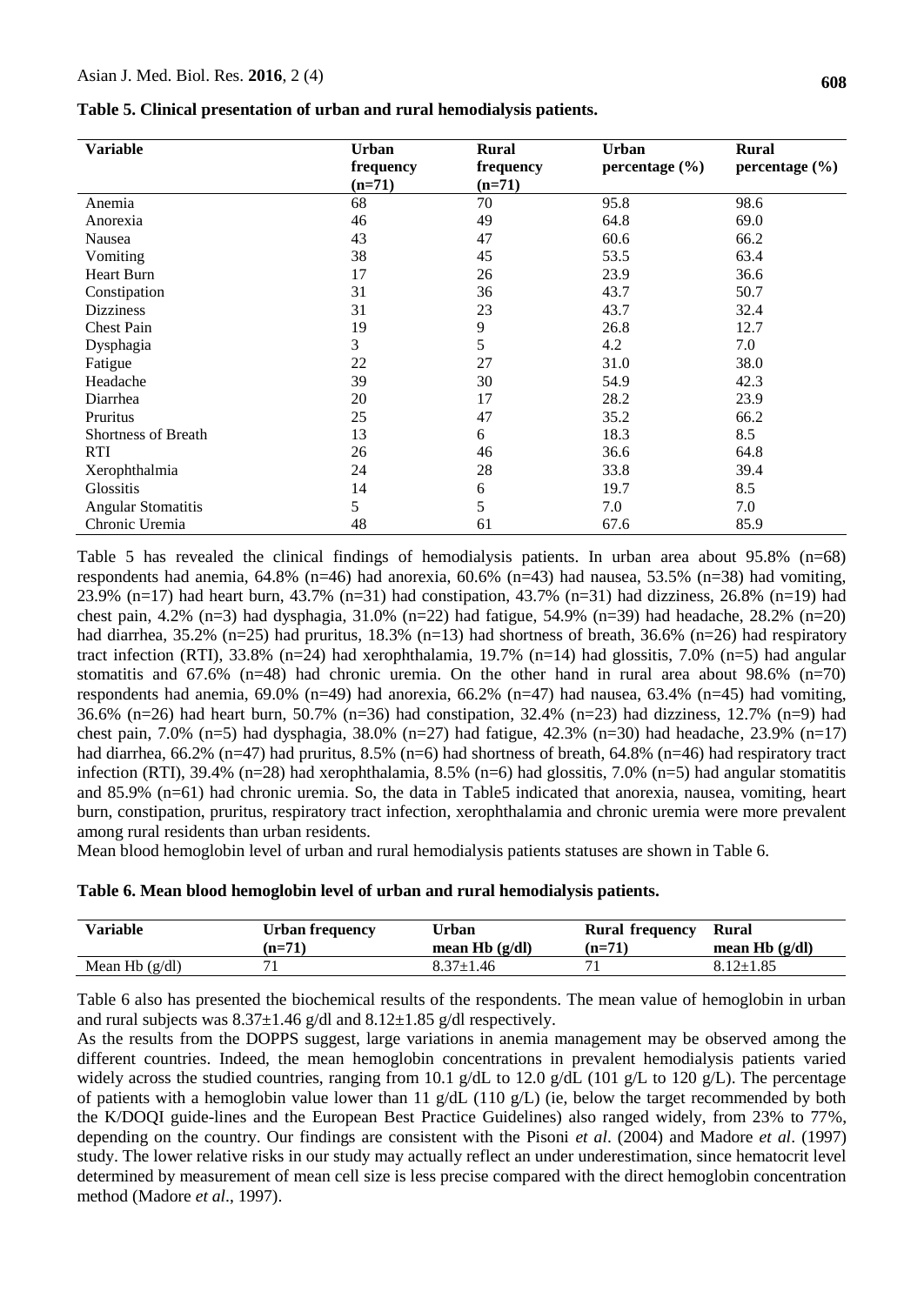The distribution of presence of anemia of the respondents has shown Table 7.

| <b>Variable</b> | Urban frequency | <b>Rural frequency</b> | Urban percentage | Rural              |
|-----------------|-----------------|------------------------|------------------|--------------------|
|                 | $(n=71)$        | $(n=71)$               | $($ %)           | percentage $(\% )$ |
| Non-anemic      |                 |                        | 4.2              |                    |
| Mild-anemic     |                 |                        | 5.6              | 7.0                |
| Moderate-anemic | 25              | 32                     | 35.2             | 45.1               |
| Severe-anemic   | 39              | 33                     | 55.0             | 46.5               |

**Table 7. Distribution of anemia in urban and rural hemodialysis patients.**

In urban subjects  $4.2\%$  (n=3) were non-anemic,  $5.6\%$  (n=4) were mild anemic,  $35.2\%$  (n=25) and  $55.0\%$  (n=39) were moderate and severe anemic respectively. In rural subjects 1.4% (n=1) were non-anemic, 7.0% (n=5) were mild anemic, 45.1% (n=32) and 46.5% (n=33) were moderate and severe anemic respectively. So this table demonstrate, almost all patients on hemodialysis from both urban and rural were anemic.

# **4. Conclusions**

In this study it was recognized that renal failure was more prevalent among male than in female on both urban and rural residents. Most of the patients from both urban and rural area were at risk of malnutrition. Due to increased family size and low socioeconomic status rural respondents were more prone for malnutrition than that of urban. Hypertension, diabetes and heart diseases associated with end-stage kidney disease were more prevalent among urban patients than rural. The study also shown that almost all patients on hemodialysis from both urban and rural area were anemic and anorexia, pruritus, respiratory tract infection, chronic uremia was more prevalent among rural residents than urban residents. But the high rate of Hepatitis-C positive for kidney patients was debatable and is very rare in cases so further study is must be needed to find the actual rate and causes.

## **Conflicts of interest**

None to declare.

# **References**

Awan JA, 1997. Food and Nutrition, Published by Moon Plaza, Cheniot Bazar, pp. 5-7.

- Committee on Goals of Education for Dietetics, 1969. Goals of the Lifetime Education of the Dietitian. J. Am. Diet. Assoc., 54: 92.
- Crowley LV, 2009. The urinary system: An introduction to human diseases pathology and pathophysiology correlation,  $8<sup>th</sup>$  Ed, pp. 478-531.
- Davids MR, 2007. Chronic kidney disease–the silent epidemic.Continuing Medical Education, 25: 378-382.
- Ghai CL, 2007. Textbook of Practical Physiology,  $7<sup>th</sup>$ ed, Jaypee Brothers Medical Publishers Ltd, New Delhi, p.38.
- Jha V, 2008. Current status of end-stage renal disease care in South Asia. Ethnicity & Disease, 19: 27-32.
- Khan AZ, NI Singh, SB Hasan, SN Sinha, and M Zaheer, 1990. Anthropometric measurements in rural school children. The Journal of the Royal Society for the Promotion of Health, 110: 184-186.
- Levin A, CR Thompson, J Ethier, EJ Carlisle, S Tobe, D Mendelssohn, E Burgess, K Jindal, B Barrett, J Singer and O Djurdjev, 1999. Left ventricular mass index increase in early renal disease: impact of decline in hemoglobin. American Journal of Kidney Diseases, 34: 125-34.
- Locatelli F, C Manzoni and S DiFilippo, 2002. The importance of convective transport. Kidney International, 61: 115-120.
- Locatelli F, RL Pisoni, T Akizawa, JM Cruz, PB DeOreo, NH Lameire and PJ Held, 2004. Anemia management for hemodialysis patients: kidney disease outcomes quality initiative (K/DOQI) guidelines and dialysis outcomes and practice patterns study (DOPPS) findings. American Journal of Kidney Diseases, 44: 27-33.
- Ma JZ, J Ebben, H Xia and AJ Collins, 1999. Hematocrit level and associated mortality in hemodialysis patients. Journal of the American Society of Nephrology, 10: 610-619.
- Madore F, E Lowrie, C Brugnara, N Lew, M Lazarus, K Bridges and W Owen, 1997. Anemia in hemodialysis patients, Variables affecting this outcome predictor. J. Am. Soc. Nephrol., 8: 1921–1929.
- Ofsthun N, J Labrecque, E Lacson, M Keen and JM Lazarus, 2003. The effects of higher hemoglobin levels on mortality and hospitalization in hemodialysis patients. Kidney International, 63:1908-1914.